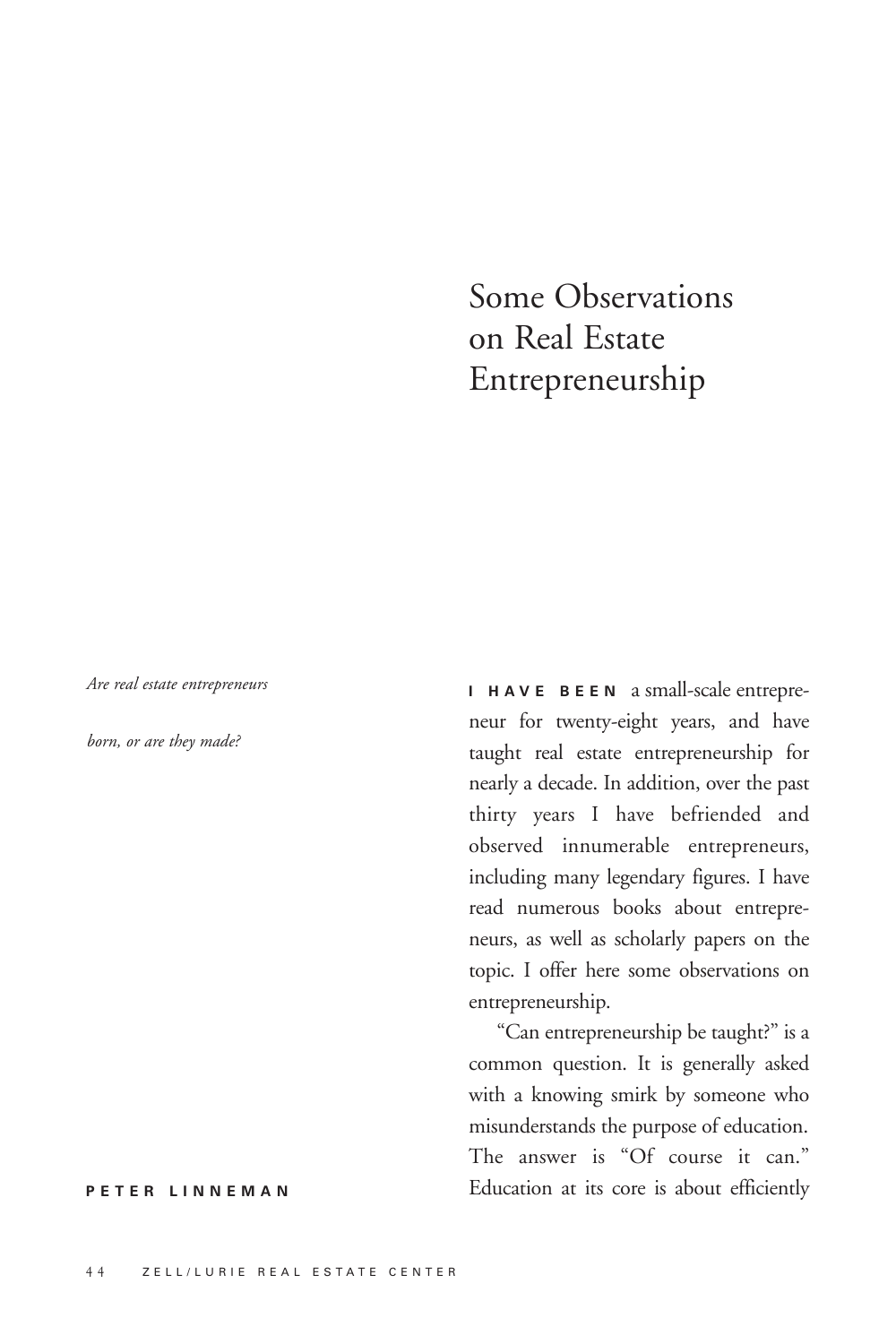passing along "what is known" on a topic. This involves a set of focused lessons that advance the student's learning process. Assuming that focused lessons are twice as efficient as trial and error, sixty hours of student time in my class (twenty in class and forty outside of class) can generate the equivalent of 120 hours of insight. Sixty hours spent on my course amounts to a mere week of full-time work, but if a course can achieve in a week what would otherwise require two weeks to learn through experience, it must be considered a success. Yet in the context of a career, two weeks is a drop in the bucket.

Another important educational goal is to assist students to discover their strengths, weaknesses, and passions, and to help them to determine if they have what it takes. If the sixty hours committed to a course can save years of pursuing false dreams, or light a fire under someone, the course has been a success. In this context, I am reminded of the Monty Python skit in which a mousey chartered accountant tells a career counselor that he wants to become a lion tamer. After the career counselor disabuses him of the idea that lions are cute little furry animals that sit on your lap and play with string by showing him a man-eating lion, the man realizes that chartered accountancy is perfect for him. Better to learn such lessons in the comfort of a classroom than to be eaten alive on the job.

Entrepreneurship can be effectively taught. But while you can teach someone to play football, say, and even to love the game, you cannot teach them to be Bret Favre. Teaching can expose and excite, but it cannot create virtuosos. Being a professional, much less a superstar, in any walk of life requires a combination of innate skill and a lifetime of honing one's game. Just as few young football players ever achieve superstar status, few entrepreneurs ever achieve the level of success of Albert Ratner, Steve Roth, or Steve Ross.

But by inspiring and helping budding entrepreneurs understand the challenges they will face, how to approach these challenges in a disciplined manner, and how to avoid making the "well-known" mistakes, it is possible to help them along the path to becoming an entrepreneur. As an educator, my goal is to move them along so they make mistakes that others have yet to make, and to allow them understand that making errors is what entrepreneurs do. And that success comes from solving, not avoiding, problems.

# **A R E T H E R E ENTREPRENEURIAL TRAITS?**

All too often, people seek a cookbook approach to entrepreneurship: "Just do these things and you will become a billionaire!" But this is as foolish as saying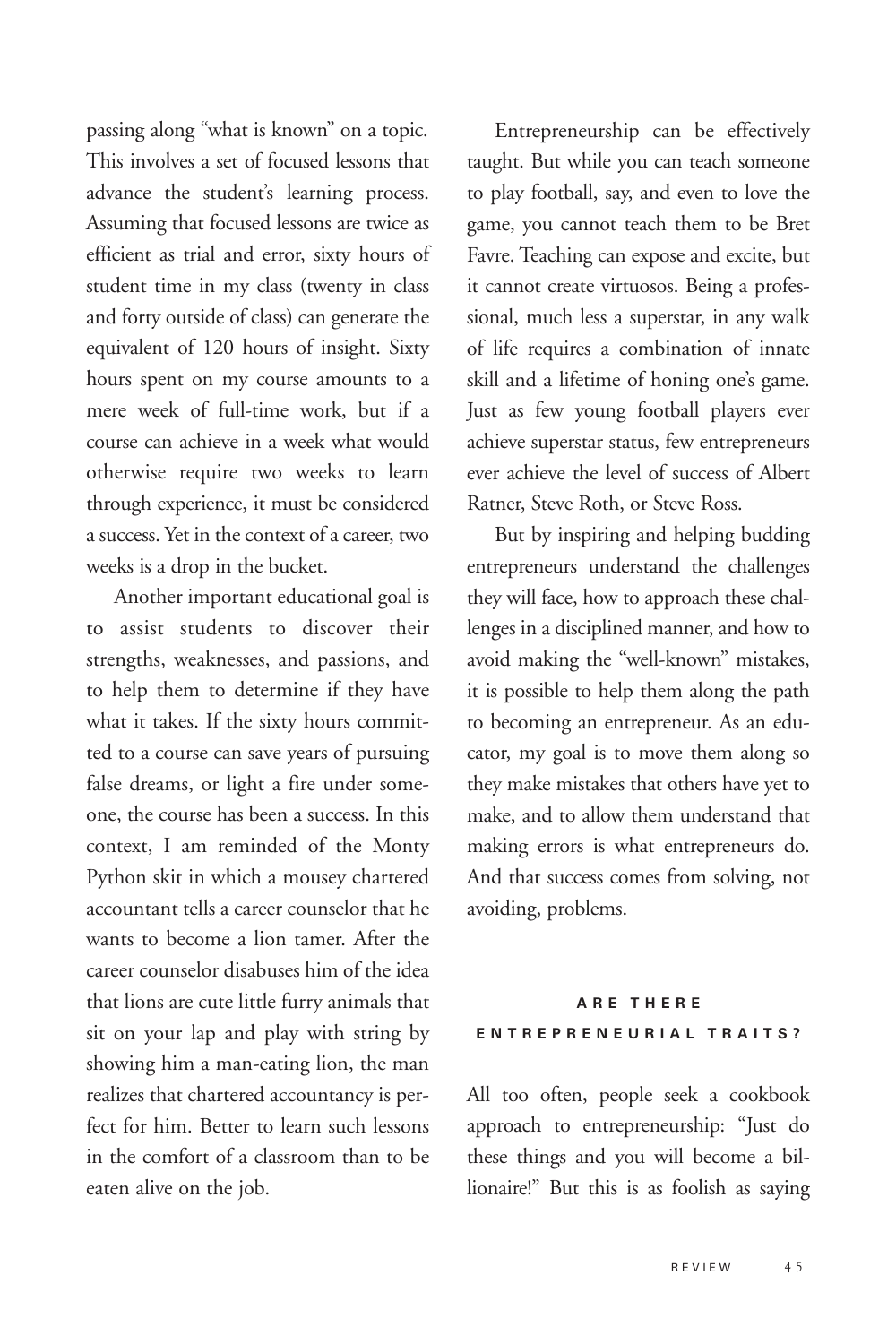someone will be a star quarterback if he is the right height, weight, speed, IQ, and so on. While these factors tend to be correlated with success, they are far from perfect predictors. There is no formula for great quarterbacks, as they come in many sizes and shapes. But there are no 5-foot, 120 pound great pro quarterbacks. The same is true for entrepreneurs: they come in many different packages, with certain personality traits correlating with success, and others associated with failure.

Entrepreneurs are usually intellectual arbitrageurs rather than inventors. That is, they are more likely to tweak existing ideas than to create new concepts out of whole cloth. Thus, Steve Wynn's brilliant resort/casinos appropriate and combine the best elements of large-scale resorts, boutique retail, and quality entertainment venues in a way that enhances their complementarities. Alfred Taubman's shopping malls likewise combined elements found in ancient arcades with modern merchandising concepts found in the world's best downtown shopping. Neither created entirely new concepts, but rather put together existing components in a new way.

Successful entrepreneurs generally look at things differently from other people. While most people see *how things are*, entrepreneurs see *how they could be*. As a result, entrepreneurs must be able to sell their personal vision to their audience

(employees, vendors, customers, capital sources, and advisors), who does not necessarily share it. Absent the ability to sell effectively, entrepreneurs will fail to muster the resources necessary to implement their idea. Entrepreneurial sales ability involves being able to describe the vision in a simple yet sophisticated manner. A great entrepreneur is able to package his ideas into a presentation that is so simple that it can be grasped by an intelligent child. What could be simpler, for example, than Sam Walton's vision of everyday low prices built around economies of scale?

The ability to sell doesn't require PowerPoint or a thick consultant report. It does require many hours of thought about how to express a complicated idea in a simple manner. When I fail to understand an entrepreneur's pitch, it usually means that they are not ready for success. I encourage students who are preparing a pitch to think about the selling of televisions. Televisions are highly complex pieces of equipment that work due to an amazing combination of high-level electronics and physics. Yet how is one sold? The customer is told, "Push this button to turn it on and this button to change channels." No one would buy a television if the sales pitch consisted of electrical flow charts and discussions of wave theory.

The ability to present complex ideas simply is a critical trait of entrepreneurial success. But just as important is the ability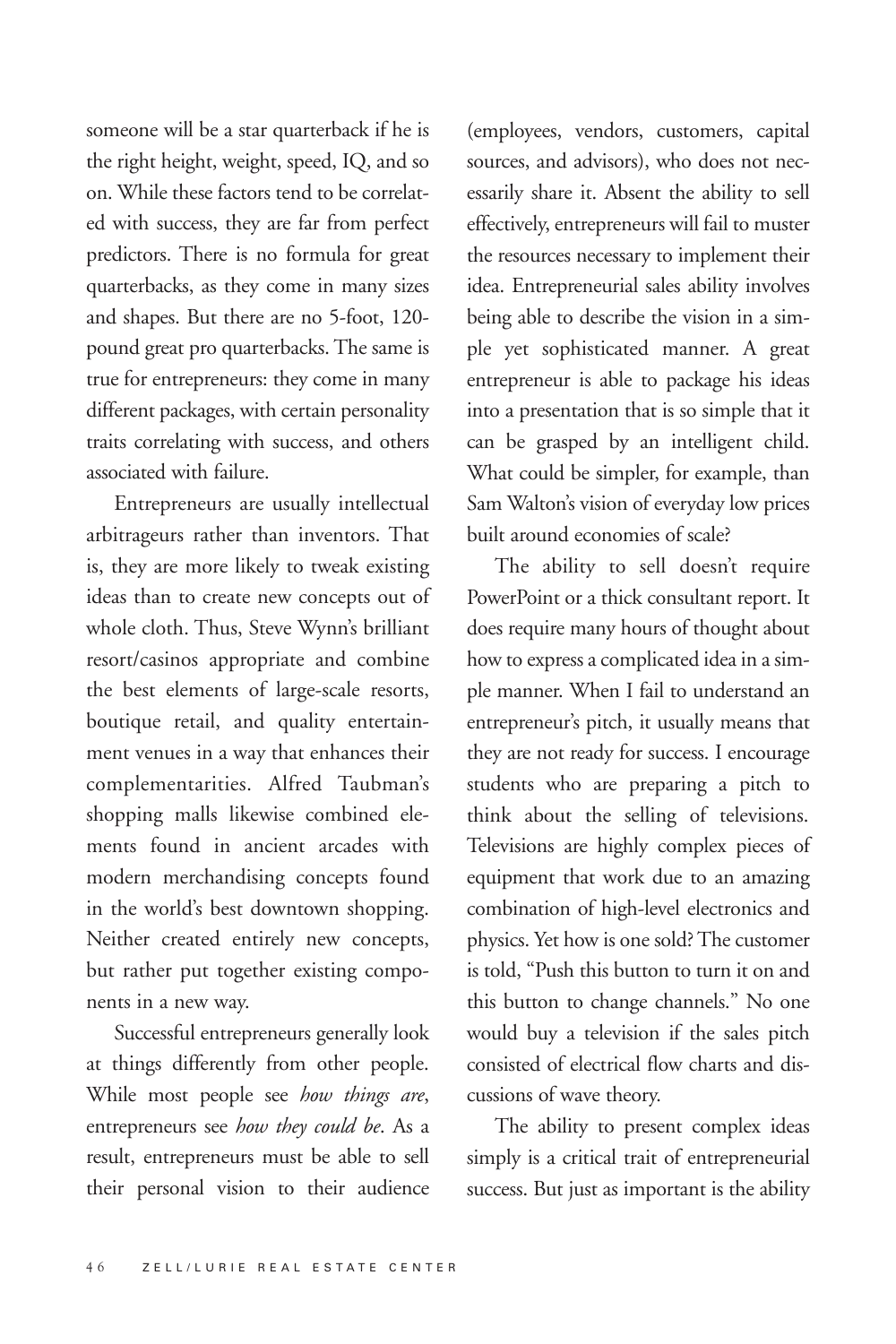to persevere after repeatedly being told "no." As social animals, we all love to be told "yes." In fact, most people do everything possible to avoid being told "no;" the easiest way to do this is to conform. Thus, entrepreneurs proposing unusual and untested ideas are constantly being told "no" by customers, vendors, potential employees, government officials, and capital sources. And yet, entrepreneurs are not deterred, which requires somewhat odd "social wiring."

Entrepreneurs believe that they can't fail because they will (somehow) figure out a way to make things work. Entrepreneurs view each "no" as a missed opportunity for the naysayer, not a personal failure. And yet most entrepreneurs are terrified of failure. This fear also forces them to be more flexible and pragmatic than most people, constantly altering their approach as they move forward. Anything to avoid the ultimate "NO!"

Successful entrepreneurs are willing to make decisions, knowing that they will need to change course many times on the fly. They are like a great quarterback scrambling for his life, yet still able to see things evolving around him so he can make a play. This adaptability is apparent in another quality of entrepreneurship. Entrepreneurs tend to believe that "the answer" is less important than the ability to quickly adapt if an initial answer leads them awry. It is perhaps the reason why

most lawyers and academics are poor entrepreneurs, as their training teaches them to search for the answer rather than selecting an answer, with a mind to changing it if need be.

The entrepreneur perceives risks differently from other people. Just as a great quarterback knows he will take some big hits if he is going to throw touchdowns, the successful entrepreneur knows there will be a lot of bumps on the road to success. And like a great quarterback, his fear is not getting hit (which is what a normal person fears), but rather that he won't complete the pass. Stated differently, entrepreneurs are more afraid of failure more than they are of getting hurt.

Entrepreneurs have a rare capacity to absorb their social and business environment. This is essential, as it allows them to see opportunities that others fail to see. Entrepreneurs tend to be avaricious readers of newspapers, trade periodicals, magazines, and analytic reports. Their reading even includes seemingly unrelated fields such as novels and history. Entrepreneurs do not read to learn the "story" but to understand how things "fit together." This reading forms a mosaic of the world they live in, helping them identify the missing pieces of the mosaic that provide business opportunities.

Entrepreneurs also tend to seek the advice and counsel of various experts. This includes not only lawyers, accountants,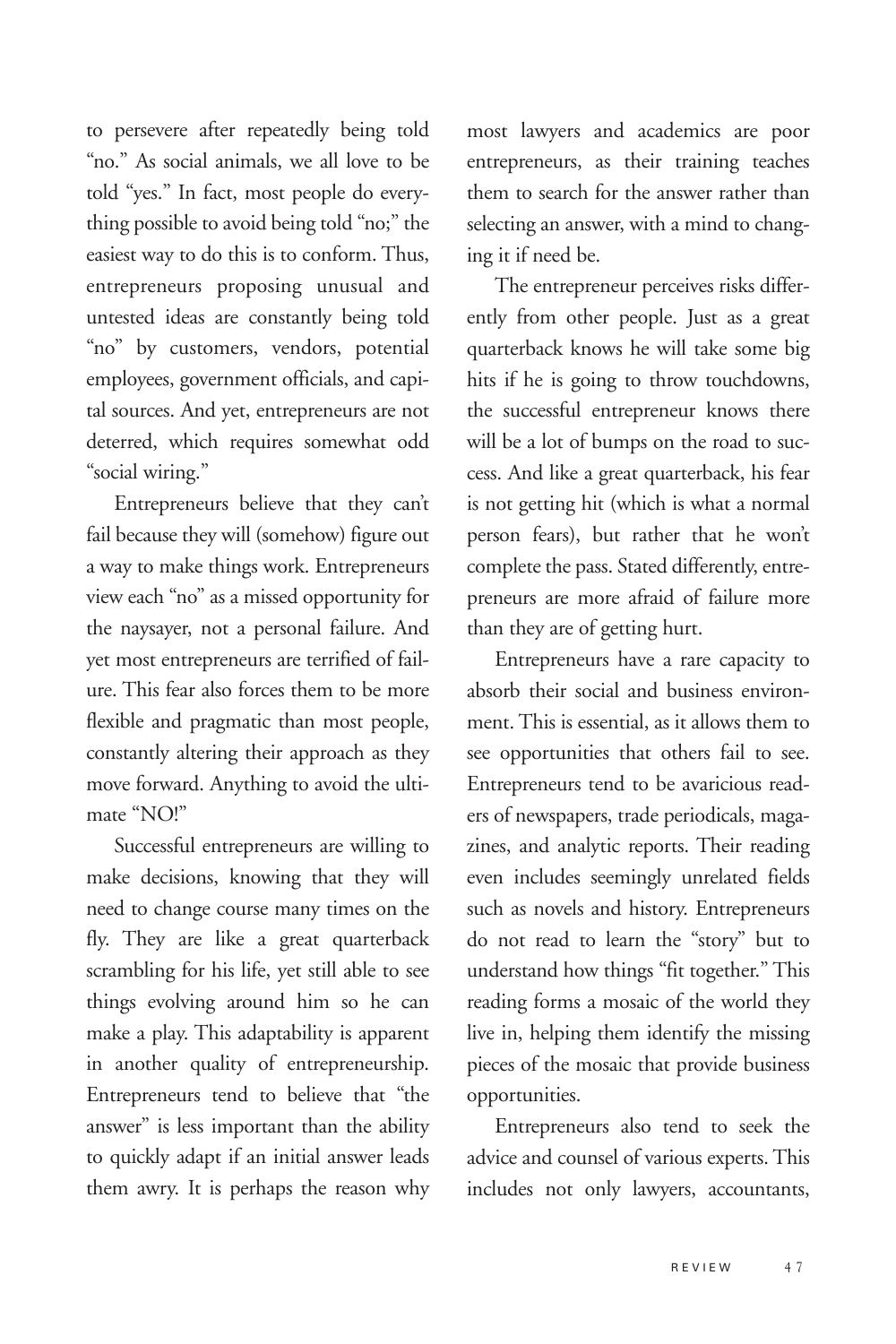bankers, architects, and economists, but also those in seemingly unrelated fields: doctors, scientists, historians, artists, and writers. Again, these advisors provide the entrepreneur with additional pieces for their mosaic. The ability to create a mosaic of life is one of the most consistent elements I have found in observing entrepreneurs. Interestingly, entrepreneurs are less interested in mastering the analysis provided by these inputs than in abstracting bits and pieces to form their everchanging mosaic.

Contrary to popular belief, entrepreneurs are not dreamers. They are extreme pragmatists. They do not imagine a perfect world where everything goes right and everybody wants their product. Instead, most are brutally realistic in their appraisal of the challenges they face. When someone tells me that everyone needs their product, I know I am listening to an unsuccessful pitch; no one has a product that everyone needs. Entrepreneurs realize this and possess the flexibility and vision to take on the challenges that would frighten off others.

Entrepreneurs are an unusual blend of studied pragmatic opportunism and blind determination. Once they have identified an opportunity and determined that it is realistic, they act with a sense of urgency. In fact, what distinguishes a good entrepreneur from a good corporate executive is the sense of urgency in pursuing a course of action. A good corporate execu-

tive in a well-established firm will meticulously scrutinize a business opportunity, consulting numerous committees, before embarking on a course of action. In contrast, the entrepreneur acts quickly, as it is only a matter of time before others see the same opportunity, and will perhaps attack it with greater resources than the entrepreneur possesses. We have all observed an entrepreneur execute a project with great success, and wonder, "Why didn't I do that?" The opportunity was obvious, the market demand was obvious, and yet most people did not pursue it. The challenge for entrepreneurs is to act before established corporations get around to addressing the situation.

Entrepreneurs must be smart enough to process information and identify opportunities. But being an entrepreneur is not about being a genius. One needs an IQ of 120, but not 150. Entrepreneurs come from many different social backgrounds, ranging from scions of wealthy families to new immigrants, and from places as diverse as Manhattan and Fayetteville, Arkansas. Today, most entrepreneurs are college graduates, though in previous generations this was not the case. But entrepreneurs do not always hold advanced degrees. I know successful entrepreneurs who have studied business administration at Wharton, music at Julliard, fine arts at the University of Southern California, and English litera-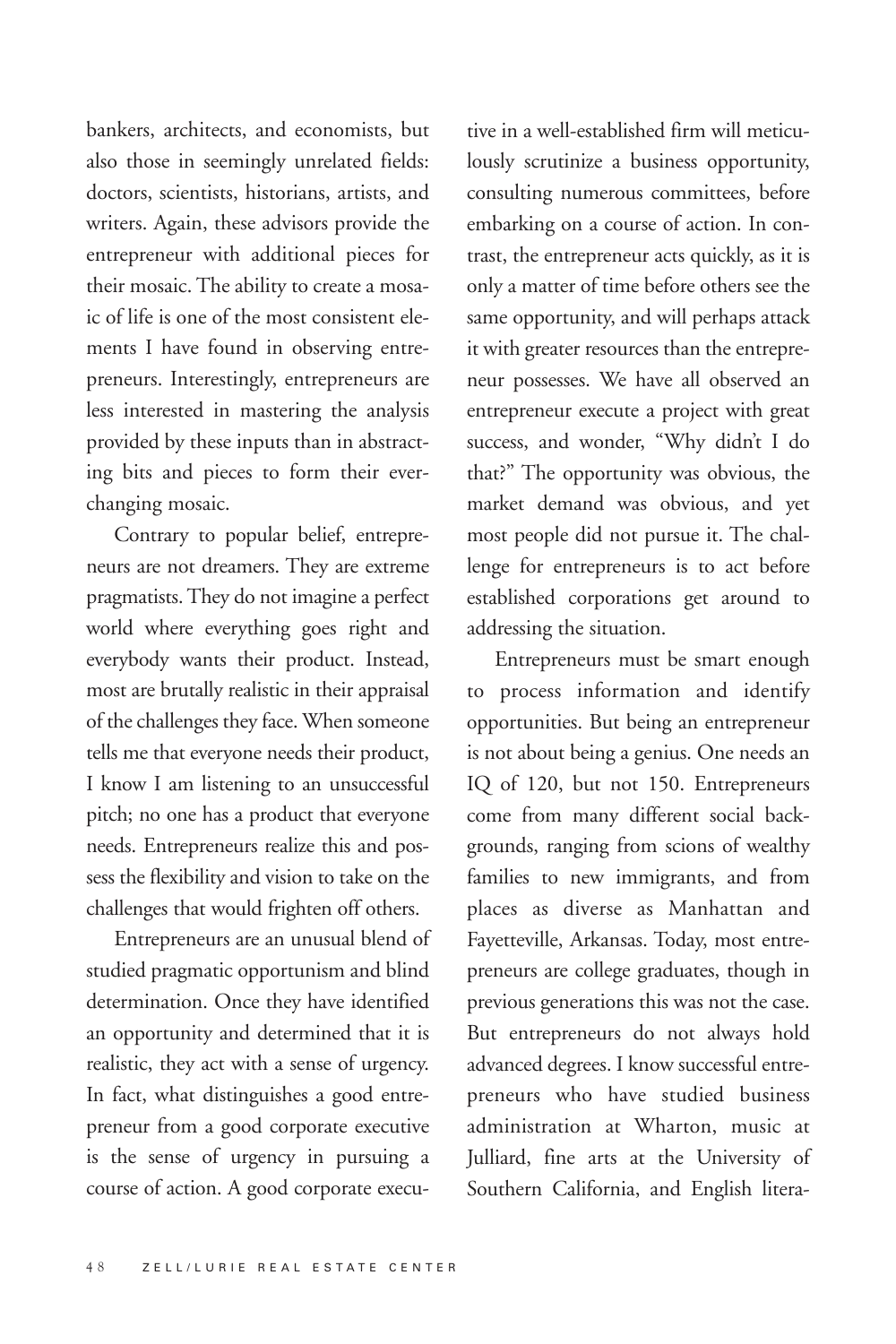ture at Amherst. It is neither education, super-intelligence, nor heredity that typifies entrepreneurs. What is common to every entrepreneur I have ever met is a total passion for what they are doing. It is both their work and their entertainment. It is how they make friends, as well as how they make their living. It is what they live to do, rather than what they do to live.

# WHAT MAKES SAMMY RUN?

Students often believe that entrepreneurship is about getting rich—getting fabulously rich, overnight. But almost every entrepreneur's story is one of an "overnight" success that took ten to fifteen years. It only seems like overnight because their stories did not appear in *Forbes* or *Fortune* until they were already established. This creates the impression that success—as opposed to notoriety is instantaneous. This false impression is compounded by the fact that the typical person's exposure to entrepreneurs is primarily through magazines and news profiles. But the successful entrepreneurs highlighted in the media are newsworthy precisely because they are atypical. Bill Gates and Steve Jobs are not typical entrepreneurs, nor are Trammell Crow, Mel Simon, Don Bren, or Gerald Hines. It is precisely their uniqueness that makes them interesting. Their success is

beyond the dreams of even very successful entrepreneurs. The truth is that most successful entrepreneurs are in their fifties and sixties and have net worth in the range of \$500,000 to \$10 million after years of work and struggle. While this is financially successful by any normal standard, it is far from what my students have in mind when they think of entrepreneurial success.

Entrepreneurs' passion is to be successful in what they're doing, rather than to get rich. Money is a by-product, although a comforting one. In fact, there are nonprofit entrepreneurs. Sister Theresa was a great entrepreneur. She had passion, intelligence, and a vision of what could be done. She was terrified that she might fail in fulfilling her mission. Both she and Bill Gates are legendary entrepreneurs; one ended up the richest man in the world, while the other died poor. But both were extraordinary entrepreneurs.

I tell my students at Wharton that, with a few exceptions, the mere fact that they are at this institution means they will be able to earn enough to live a comfortable life. But it is not clear if they will have fun. I note that if they want to be an entrepreneur in order to get rich quick, they are making a big mistake, as they can make far more—at least in the short term—by working for Goldman Sachs, Morgan Stanley, or General Electric. They will work the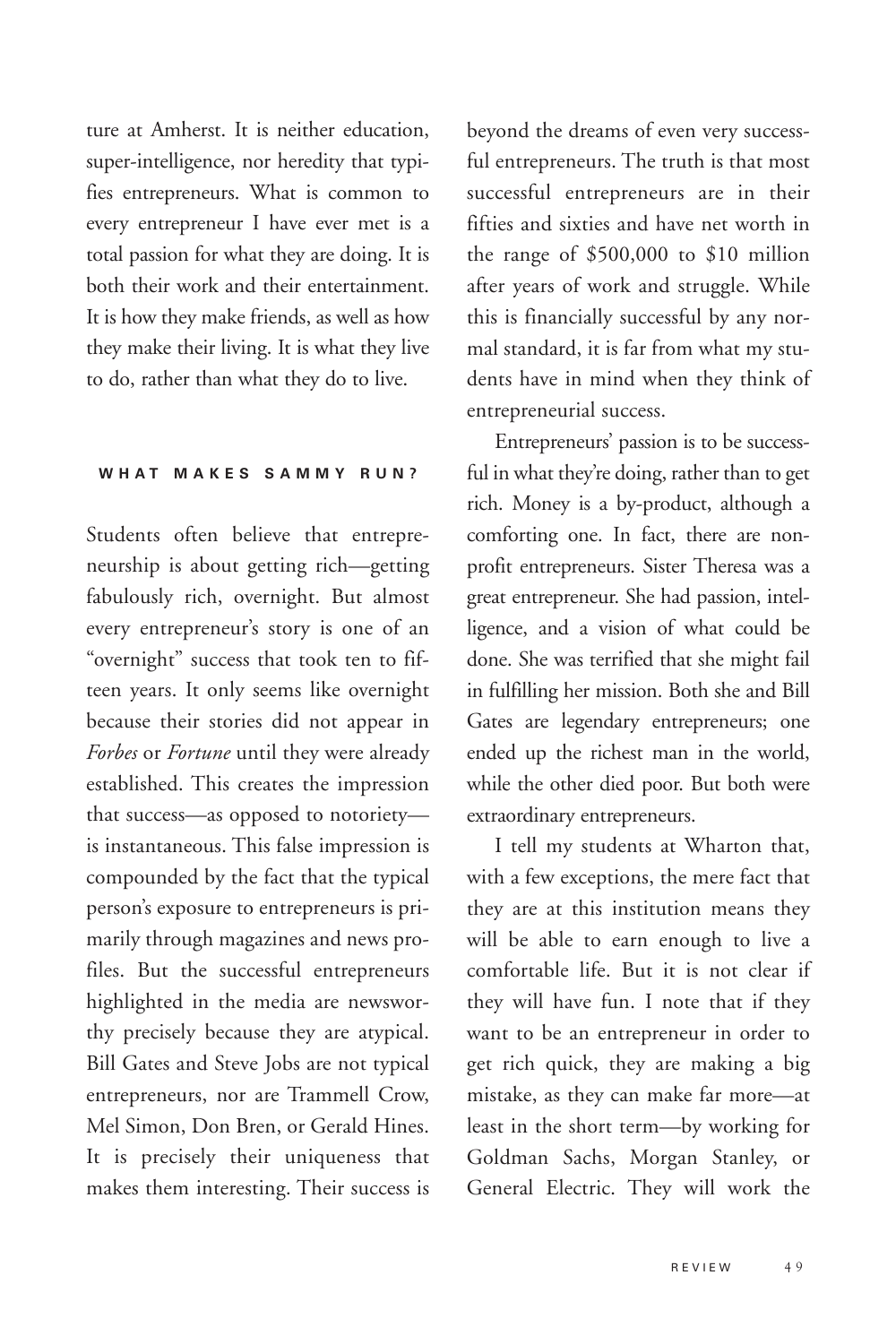same hours, with less risk, and higher compensation. The question is: Will they be as happy? A real entrepreneur would not be.

I begin my course by asking students why they want to be entrepreneurs. The most typical answer is, "I want to be my own boss." This may be a necessary condition for being an entrepreneur, but it is hardly sufficient motivation. Many people want to be their own bosses, but most lack the courage, vision, and passion to be entrepreneurs. It is this passion that explains why so many entrepreneurs remain active, often almost to the end of their lives. Their jobs are what they are, who they are, and what they do for fun. As they get older and enjoy the benefits of a lifetime of entrepreneurial success, they may put in fewer and more flexible hours, but with no less passion. In fact, many entrepreneurs stay on well after the market has passed them by, and their personal mosaic is a tattered ruin. One need look no further than Henry Ford, a great entrepreneur, whose belief in the black Model T lasted a decade or more past its useful life, and who nearly destroyed the Ford Motor Company. Ford's story is a reminder that being your own boss often means having a bad boss, since most entrepreneurs are poor managers. They are so passionate about doing what they are doing that they fail to focus on the need to manage, frequently including themselves.

#### **B E T T E R , F A S T E R , C H E A P E R**

Entrepreneurs do not possess identical skill sets. Some, like Gerald Hines, Steve Wynn, and Alfred Taubman, are brilliant with products. They master how real estate functions, and how to improve the physical product from a cost and usage perspective. They understand how properties will be used, and possess the rare skill of putting themselves in the place of the consumer. Consumer empathy is important, not only for high-end hotels, Class A office buildings, and luxury resorts, but also for mobile home communities, strip centers, and affordable housing. Most people lack the ability to understand, respect, and empathize with consumers' behavior, and are thus unable to fulfill and enhance consumer's experience. But those that provide a unique and superior value experience reap great rewards. Izzy Sharpe's Four Seasons Hotel chain is a perfect example of this phenomenon.

Another defining attribute of entrepreneurs is the ability to control production processes, time schedules, and costs. Such entrepreneurs make generic products but they do it faster, more reliably, and more cheaply than their competitors. They possess the ability to control cost overruns before they occur, and to adapt to the unknowable events that will challenge timely product delivery. An example is Ron Caplan of Philadelphia Management,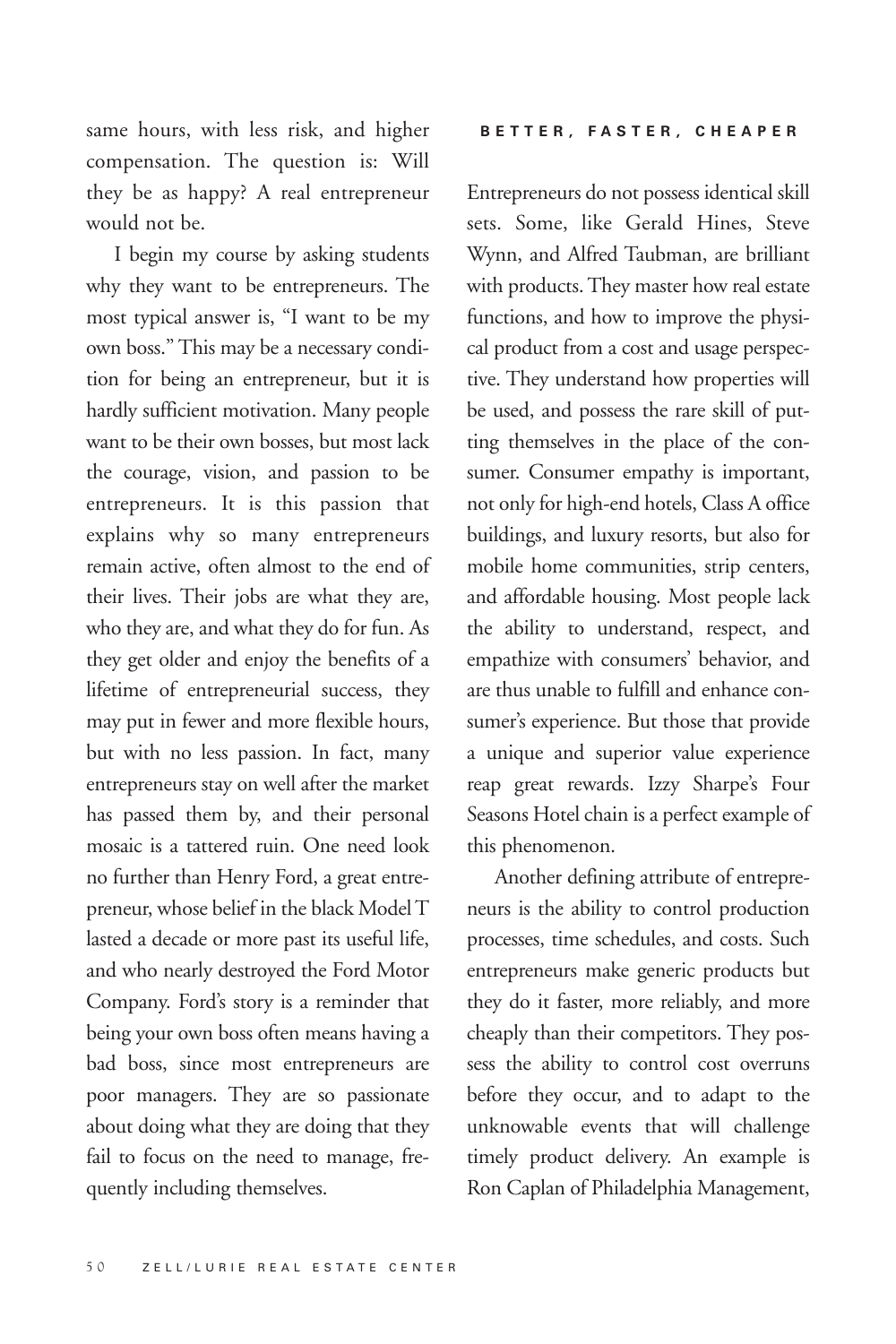who consistently delivers residential redevelopments at a significant cost advantage over his competitors.

Another skill that defines some entrepreneurs is an ability to sell, even if their property is inferior to, or more expensive than, that of their competitors. Great marketers not only describe their product in an appealing manner, but are also able to get customers to execute agreements. They are closers. They stand in marked contrast to most people, who are often good at describing the product of choice, but have difficulty closing the sale. Donald Trump leaps to mind as an example.

Another type of entrepreneur, although rarely found in the real estate field, excels at managing people. Such entrepreneurs are able to communicate their insights, skills, and passions to large numbers of employees. Sam Walton is perhaps the greatest example. Not only did he have a great business model but he was able to take it to extraordinary scale by creating a managerial environment that could replicate his vision. If one can make 10,000 people only 10 percent more productive, and each worker produces \$50,000 annually, the value creation is \$50 million annually, representing a present value of \$500 million or more.

Some entrepreneurs are great risk analysts. This sounds simple, but great risk analysts are able to evaluate and manage both the upside and the downside of their

vision in light of their limited capital (both financial and human). Jay Pritzker and Sam Zell come to mind in this regard. Such entrepreneurs focus on how to limit their downside, how to get out if they are unsuccessful in a way that does not cripple them, and how to identify the investments most worth making. These investment decisions are not simply based upon Internal Rates of Return and Net Present Values, but also on understanding what can go wrong and how to survive. For students, this is the most alluring type of entrepreneurship because they believe that their courses in risk analysis have prepared them for this task. But being able to calculate an IRR or NPV is very different from having a feel for the opportunities of the market, and being able to constantly adapt to changing conditions.

A final defining skill of some entrepreneurs is being a master deal maker. Dealmaking is exemplified by legendary real estate entrepreneurs such as Mel Simon or Edward DeBartelo. There is seemingly no obstacle that a great deal maker cannot overcome. This takes enormous resourcefulness and social connectivity. It requires understanding what others are seeking, and how to help them to achieve their goals without compromising one's own objectives. It requires a belief that deal making is a positive-sum game. (It is also the reason that great deal makers are rare in the socialist countries of Western Europe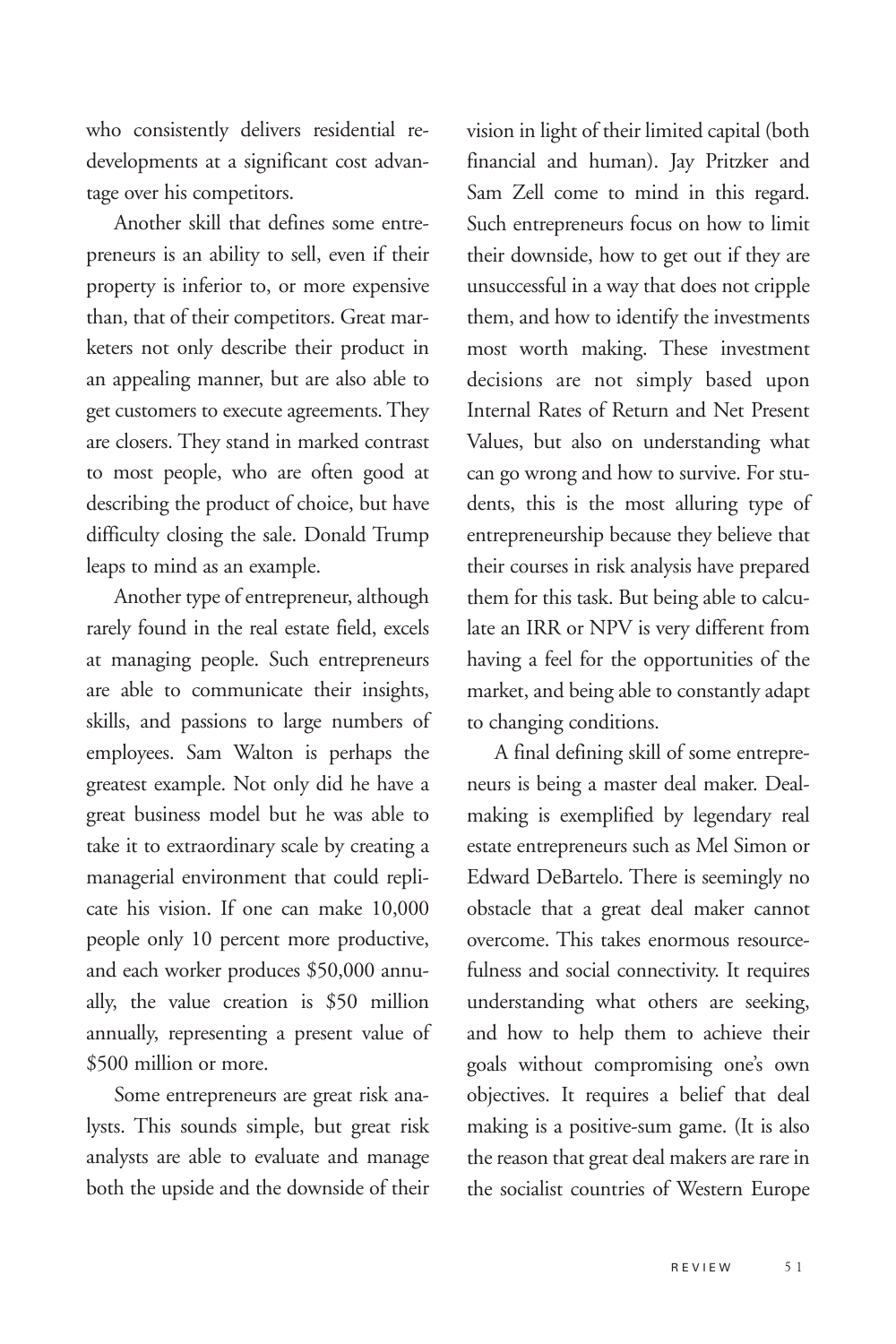as well as Japan, where a zero-sum mentality prevails.)

Each of the above skills is rare, even among highly intelligent and educated individuals, but entrepreneurs must possess at least one of these skills to succeed. A small group of entrepreneurs possess two of these entrepreneurship skills, and legends are made of those who possess more than two. It is unrealistic for teenagers playing high school football to believe that they will become the next Peyton Manning; a more realistic goal is to play on a college team, and if successful receive a scholarship to a Division I university, and then if extremely successful make it to the NFL as a substitute for a season or two. It is the same for entrepreneurs. The young entrepreneur's goal should not to be the next Bob Toll, but rather to be successful in developing his skill in a pursuit about which he is passionate.

The greatest difficulty in teaching entrepreneurship is to avoid creating the impression that success as an entrepreneur is the result of having a Big Idea. Was Ray Kroc's idea to make hamburgers of consistent quality throughout the country a Big Idea? Or Sam Walton's plan to sell quality merchandise at the lowest prices in town? Or Warren Buffett's strategy to make longterm value investments? Hardly. What distinguished these entrepreneurs, and made them legends, was not their idea, but rather its execution: "It's the singer not the

song." Tens of thousands of young men are big enough and strong enough to play professional football, but most cannot make it for the lack of execution—reliability, perseverance, consistency. Unlike Big Ideas, execution is neither glamorous nor easy to teach. Execution requires attention to detail, commitment, and a fanatical exploitation of one's skills. Don Bren's source of success is his commitment and attention to details. In football, great athletes who are well trained and able to repeatedly execute mediocre plays are more valuable than mediocre players who lack the skills to execute a great playbook. The same holds true for real estate entrepreneurship.

Entrepreneurial success is rarely about doing "something new." Most real estate entrepreneurs succeed by doing something better, or cheaper, or faster. If an entrepreneur can do any one of these three, he will be a winner. And if an entrepreneur can do it better, cheaper, and faster, he will win the Super Bowl.

In terms of execution, getting the right people doing the right jobs is the key to success. This entails selecting not necessarily the best talent, but rather the best talent for the assignment at hand, people who share the vision, and fit the budget. Too often managers are dazzled by résumés, and ignore the compatibility of a résumé with the task at hand. In addition, one's social networks and business rela-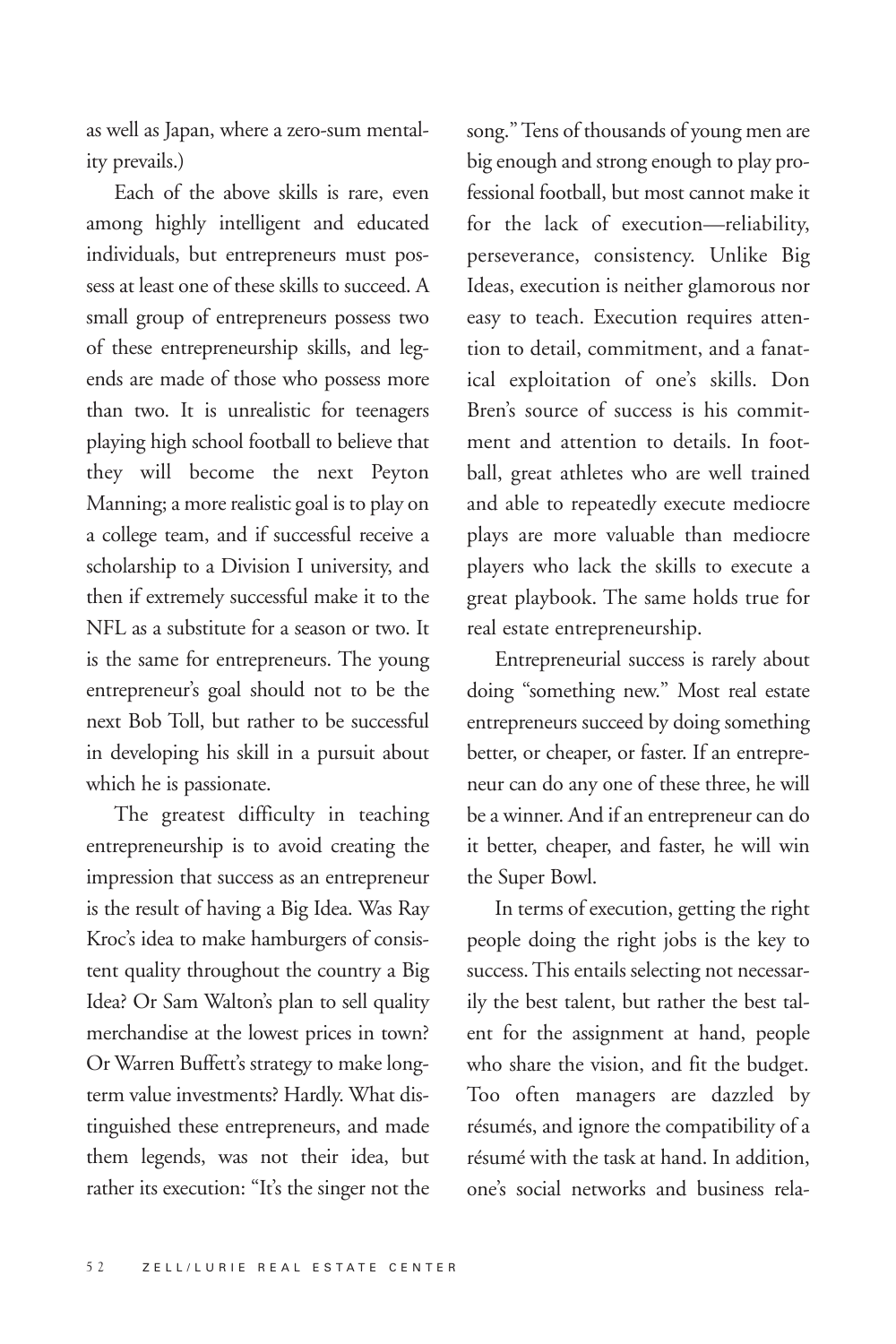tionships are critical in terms of successful execution, since entrepreneurs are not institutions and must rely on a broader network rather than their own firms. Great entrepreneurs are instinctive network builders. Most entrepreneurs treat people well irrespective of their job or status in life, and help people simply because they can. They do not engage in a "tit for tat," in marked contrast to many corporate managers who do favors only if they believe the favor will be repaid. I urge students to treat the assistants of the executives they want to interact with as well or better than they treat the executives themselves. This advice eludes most students (and most corporate employees). They do not understand that if executive assistants dislike them, the "big boss" will dislike them, too, as bosses respect their assistants' opinions. This is not to suggest that entrepreneurs are saints, or that all of them are easy to work with. After all, they are human. But entrepreneurs generally treat people with greater sincerity and respect than most corporate managers, creating a support network to offset their lack of institutional infrastructure.

The fact that entrepreneurial success depends upon execution, rather than Big Ideas, leads most academics to underestimate entrepreneurs. But in fact in every endeavor in life, virtuosity is defined by execution rather than idea. Milton Friedman was smart and had many ideas—some of them big—but his stature as an economist derived from his skill in executing his research agenda. Even in the idea business, execution trumps ideas.

Great athletes adapt to different game conditions, weather conditions, and opponents, finding a way to prevail. The same is true of great entrepreneurs. They make decisions, fully aware that their decisions are flawed. But unlike Hamlet, entrepreneurs realize that the question is not "To be or not to be?" but rather "What's next?" It is entrepreneurs' high tolerance for change that allows them to succeed where others fail. But this tolerance for change can also become their enemy, as they can underestimate the market's resistance to change. This is because the only thing most people hate more than change itself is the person responsible for the change. Thus, to be able to continually adapt and change requires that entrepreneurs have relationships and employees that are compatible with the entrepreneur's pattern of behavior. They must constantly sell and motivate people about the necessity to change, in spite of natural resistance to change.

The entrepreneur rarely says, "It's okay because we've always done it this way," but frequently asks "Why don't we try this?" This characteristic can be risky, and has led to the downfall of many entrepreneurs, as they can find it difficult to know when not to change. This becomes more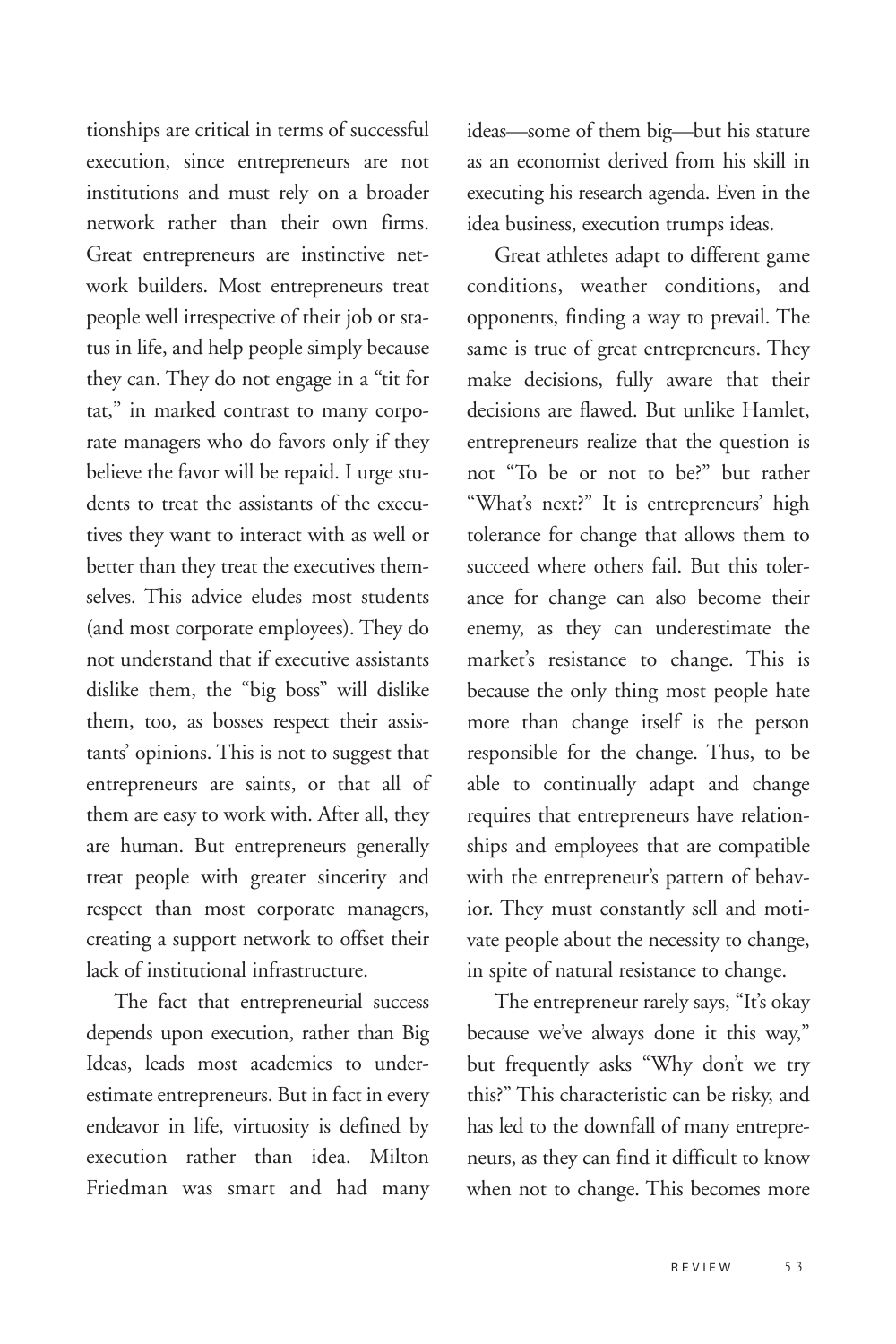difficult the more one succeeds, as we all tend to believe our headlines. Entrepreneurs are constantly at risk of hubris, believing they can achieve anything to which they set their minds. For this reason it is essential for entrepreneurs to have advisors who are perceptive, loyal, and brutally honest (though perhaps leavening their advice with honey). The need for such advisors grows the more successful the entrepreneur becomes. The successful entrepreneur must rein in the human tendency to avoid dissent.

## **W H A T A R E T H E R I S K S ?**

Everyone takes a shower in the morning. Most get into a car, drive to work or play, ride in elevators, and sit in their kitchen or dining room to eat. Each of these activities presents the risk of serious bodily injury, and perhaps even death. Yet, most of us go through the day without thinking we took a risk. This underscores the difference between risk, perception of risk, and the management of risk. Many things that are quite risky are not generally perceived as risks, partially because we take steps to mitigate and manage risks (seatbelts, elevator safety features), and partially because the activities are routine. Entrepreneurs see the risks they face in a similar manner.

Entrepreneurs manage risk by specializing in a particular market or product

type. Today's world is too complex for anyone to master all geographies and product types. Successful entrepreneurs who cut across geographies and product lines invariably started as a specialist in a single geography, or in a single product, slowly growing beyond that niche. Even the prolific developer Trammell Crow spent his early years building everyday warehouses in his hometown of Dallas, branching out only after establishing a competency and track record in this niche. One of the most difficult things to convey to students is that in order to be successful entrepreneurs, they will have to specialize, to develop a knowledge and skill base that allows them to effectively manage risk. This frustrates students, who are worried about being pigeonholed. But in this case, being pigeonholed is simply being knowledgeable. Great real estate entrepreneurs must know every deal in their market. They must know every tenant who is looking for space. They must know the capital sources seeking to do business in their product niche and market. They must know each building in their market, why it works, and its limitations. Although amassing this knowledge base is time-consuming, it is critical, since no one can master multiple markets, particularly early in their career. It is a common, and usually fatal, mistake of young entrepreneurs to fail to specialize.

Another way entrepreneurs manage risk is to use other people's money,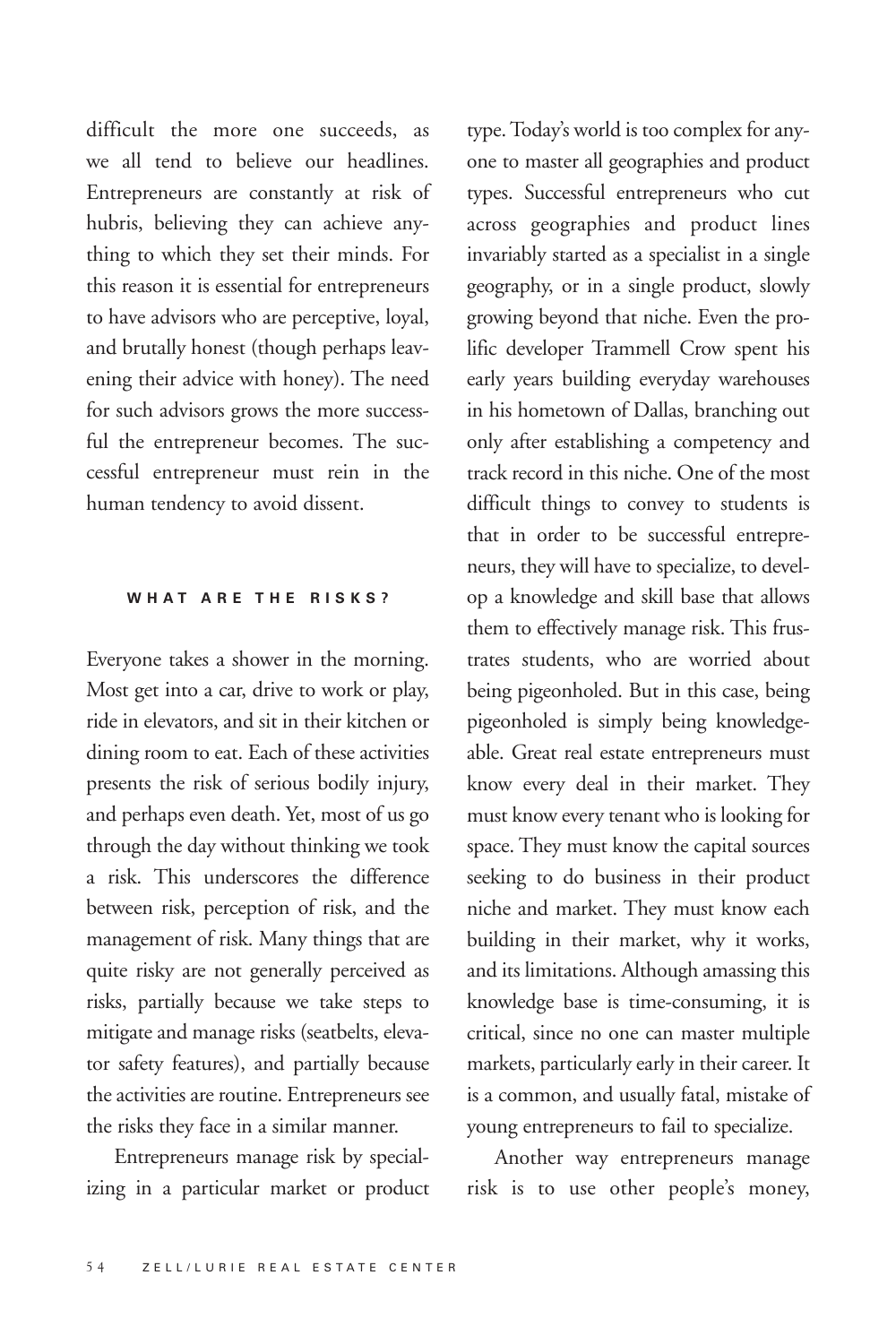exchanging their sweat for a slice of the profit they create for others who do not possess their knowledge and skill base. This underscores the need for an identifiable expertise, as without specialized knowledge, why would anyone entrust the entrepreneur with their money? But entrepreneurs also put their money at risk side-by-side with their investors because they believe in their vision. One of the quickest ways to distinguish a true entrepreneur from a fake is to determine if they have their money side-by-side with their investors. An entrepreneur's investment may not be as large as that of other people, but real entrepreneurs believe in their vision and want to put their money to work in their deals, rather than let it sit in a well-diversified portfolio of stocks and bonds.

While entrepreneurs face many risks, perhaps none is greater than the risk to one's reputation. This is because a reputation is difficult to establish, but very easy to lose. It takes a long time to build trust, but trust can be lost in an instant. And reputation is the most valuable asset an entrepreneur possesses, as it yields increasing returns over one's career. I was once asked by a student how to build a great business network and reputation. I responded that if you always do the very best you can to fulfill what you said you would do, help others simply because you can rather than because you believe it will directly benefit

you, and do this for the next thirty years, you will have a great reputation and network. In short, a great reputation takes twenty-five to thirty years to create.

Young entrepreneurs will receive little cash compensation relative to what they could be earning working for a major company. They may even have to be out of pocket for payroll and operating expenses. I am constantly asked by recent graduates with high-paying jobs in management consulting or investment banking how they can receive cash compensation equivalent to their current pay, but get the upside reward of an entrepreneur. My answer is that they can't. As Ron Terwilliger tells his partners, entrepreneurship is a "get rich slow" exercise. In the beginning, this means a relatively meager lifestyle compared to one's corporate peers. Entrepreneurship is about building a business, not making a quick killing. There simply is not enough money to be made in early entrepreneurial opportunities. Instead, early entrepreneurial opportunities generally help outside investors get rich while establishing the foundation for a long entrepreneurial career. Early entrepreneurial opportunities are best viewed as investments in human capital, building the track record, reputation, and expertise that will generate more profitable opportunities in the future.

Entrepreneurs face significant political, product, and market risk. By knowing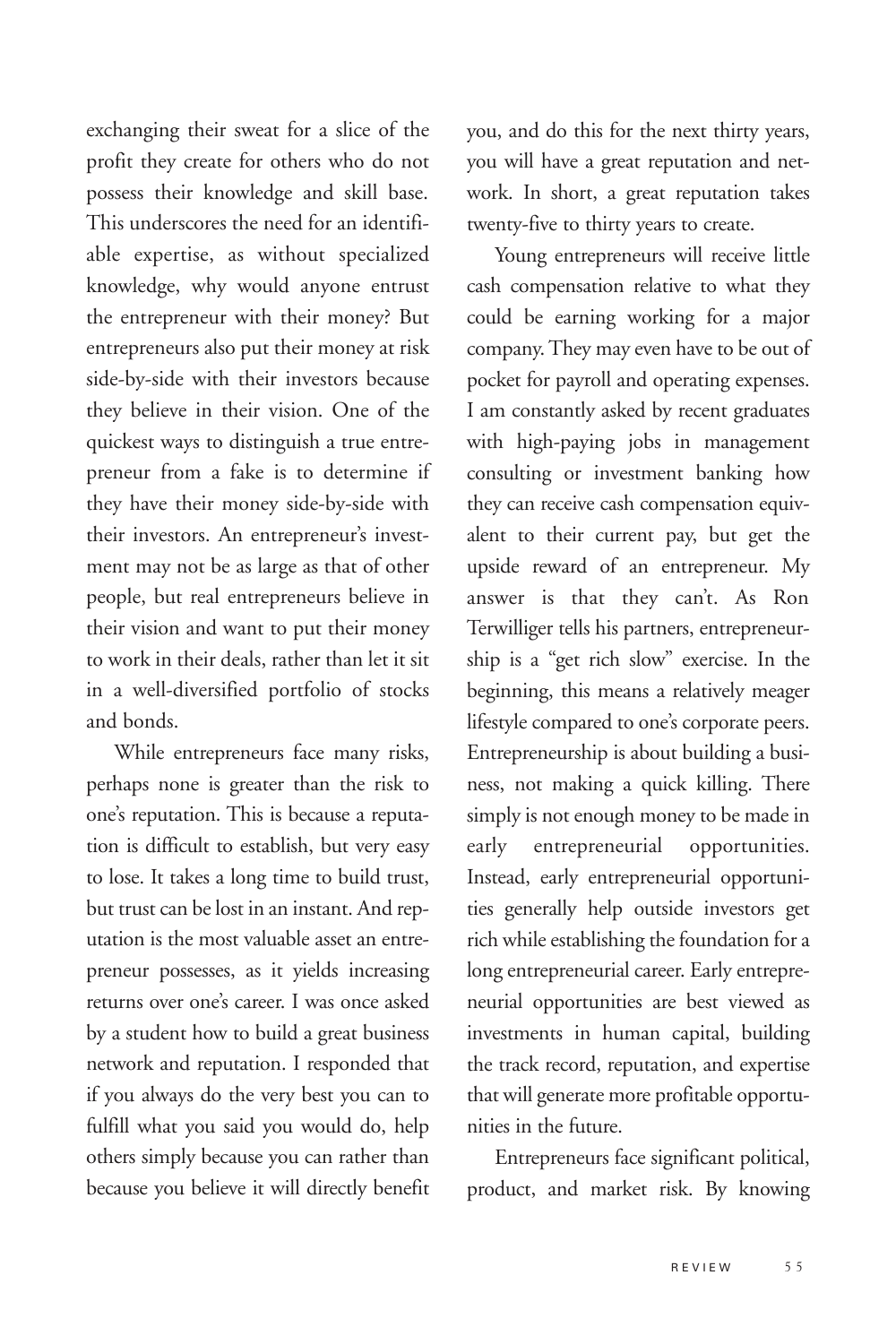everything that is happening in their market, and by building relationships with tenants and information sources in their market, entrepreneurs mitigate their operating risk. Similarly, by becoming an integral part of their community, entrepreneurs develop a network that helps them understand what is going on in the community and how it affects them, as well as learning how to legitimately influence political outcomes. This is particularly important for developers. Entrepreneurs involve themselves in community service, as it provides them with introductions to key players in their community. This is not to suggest that they are not interested in the charities, but rather that in addition to doing good, these networks also help them do well. Again, it is a positive sum relationship.

Great entrepreneurs study competitive products and competitors, both to analyze what these competitors do well and to determine what opportunities they leave in their wake. They must understand the difference between fads and market realities, for while money can be made from fads, long-term success cannot be made by fads (unless you're Ron Popeil, the legendary inventor of gadgets sold on TV). Great entrepreneurs avoid the pitfalls of fads by concentrating on market fundamentals. Think of Warren Buffett, who during the Tech Bubble stayed true to value, investing even when it was temporarily out of favor.

Entrepreneurs seek the advice of experts, not to generate voluminous reports that can be put in a file somewhere in case a lawsuit occurs (as many large corporations do), but rather to gain insights. This input filters into their mosaic of life. Developer-entrepreneurs also understand that paper is cheap, but bricks and mortar are expensive. That is, they spend endless hours analyzing things on paper before committing to construction.

Perhaps the ultimate risk-mitigant is the entrepreneur's passion. After all, if they are not excited about what they are doing, why should others be excited? If they are unclear as to why they are doing things, how can they expect others to share their vision? In the end, entrepreneurs manage risk by doing it "for themselves" rather than doing it "for money." While most entrepreneurs desire to make money (and lots of it), money is the derivative of their success. Most entrepreneurs' passion allows them to see that there's plenty of money to go around if they can successfully execute their vision. They seek a winwin exercise for all parties involved. For only by making it a win-win exercise will they be able to have repeated success as an entrepreneur. This is particularly true, as win-lose situations do not enhance reputation as effectively as win-win situations. In an unspoken way, great entrepreneurs understand that they'll ultimately spend a lot of time trying to figure out how to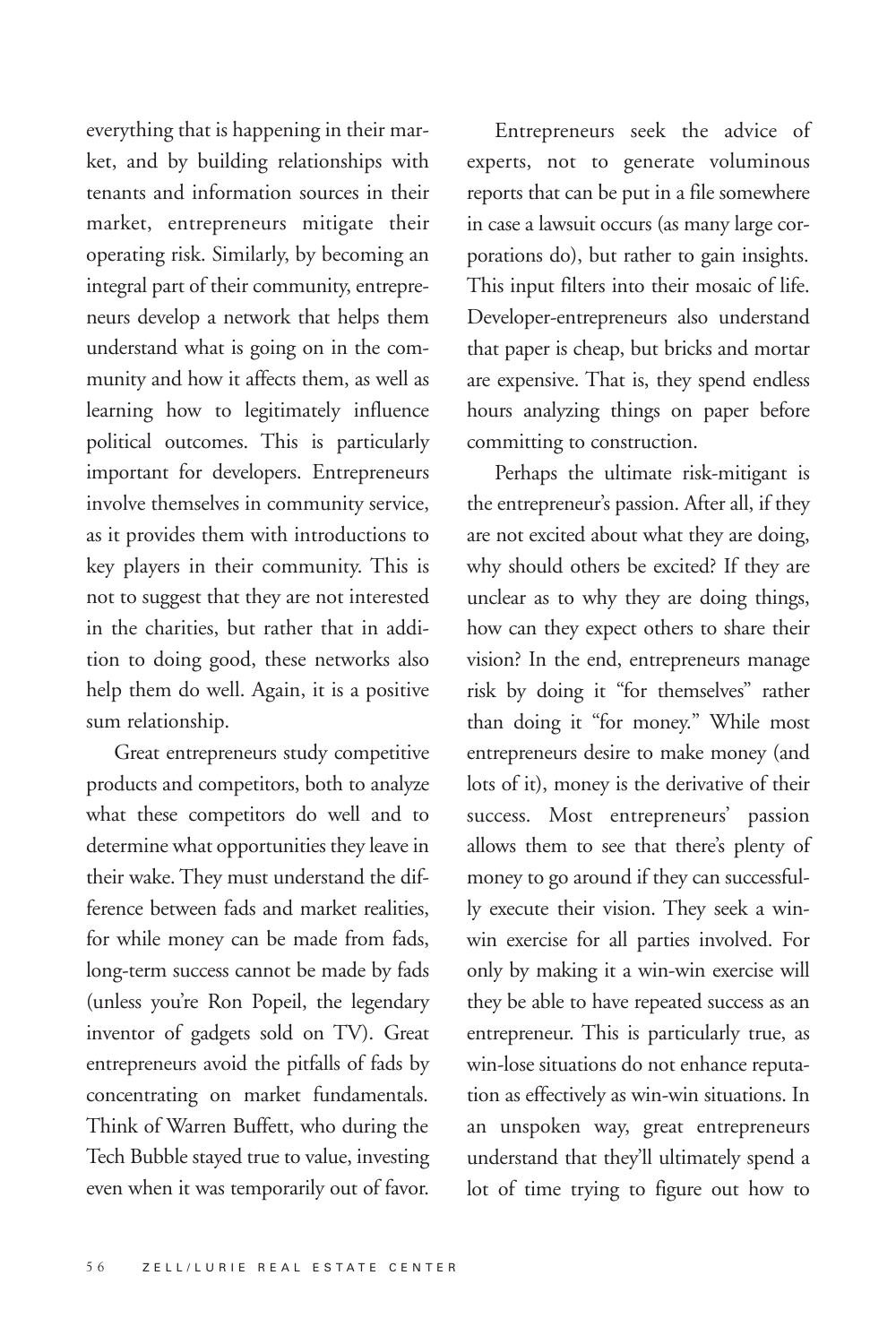effectively give away their money, so a fixation on making more at the expense of their reputation is not worth the possible short-term gain.

## **R A I S I N G C A P I T A L**

Real estate is highly capital-intensive, since development and buying buildings and land requires capital well in excess of the entrepreneur's wealth. Hence, successful real estate entrepreneurs must raise outside capital. Raising money is rarely fun, but if the entrepreneur is passionate about the objective, has realistic goals, has a reputation commensurate with the objective, and can explain the vision in a clear manner, money will come. Failure to raise capital generally reflects failure in at least one, if not all, of these categories.

To raise money requires a reputation commensurate with the task at-hand. If an entrepreneur's reputation is small, so too must be the project. As reputation grows with success, so too will the capital that can be raised. The entrepreneur also must be able to tell his story in a clear and simple manner, in two or three simple sentences. What is the opportunity and why have others not pursued it? Why will the entrepreneur be successful in the pursuit of this opportunity? How does the plan compare with what others are already doing?

In my experience, a complicated pitch reflects a lack of understanding of the business opportunity. One of the easiest ways for an entrepreneur to convincingly convey his story is to risk a significant amount of his own net wealth in the project, sideby-side with the money of investors. The failure to do so often is—and should be a death knell during capital raising.

Raising money takes time. While a project may be of utmost importance to the entrepreneur, it is just another capital commitment consideration for the people from whom he is seeking capital. Capital sources will rarely have the same sense of urgency about a project. Therefore, a successful entrepreneur must be respectful of the time-line of capital sources, and yet be insistent on moving the process along. Sometimes this means that fund raising will have to be concluded at a lower level than initially intended. But "declaring victory" is important when raising capital, as it allows the entrepreneur to establish that he has done something other than spend years trying to raise money.

In many ways, capital raising is less about raising money for the current opportunity than raising it for an opportunity two or three down the line, when the entrepreneur's reputation is more established. This is particularly true with respect to institutional capital sources, which are hesitant to invest with young entrepreneurs. Hence, when meeting a potential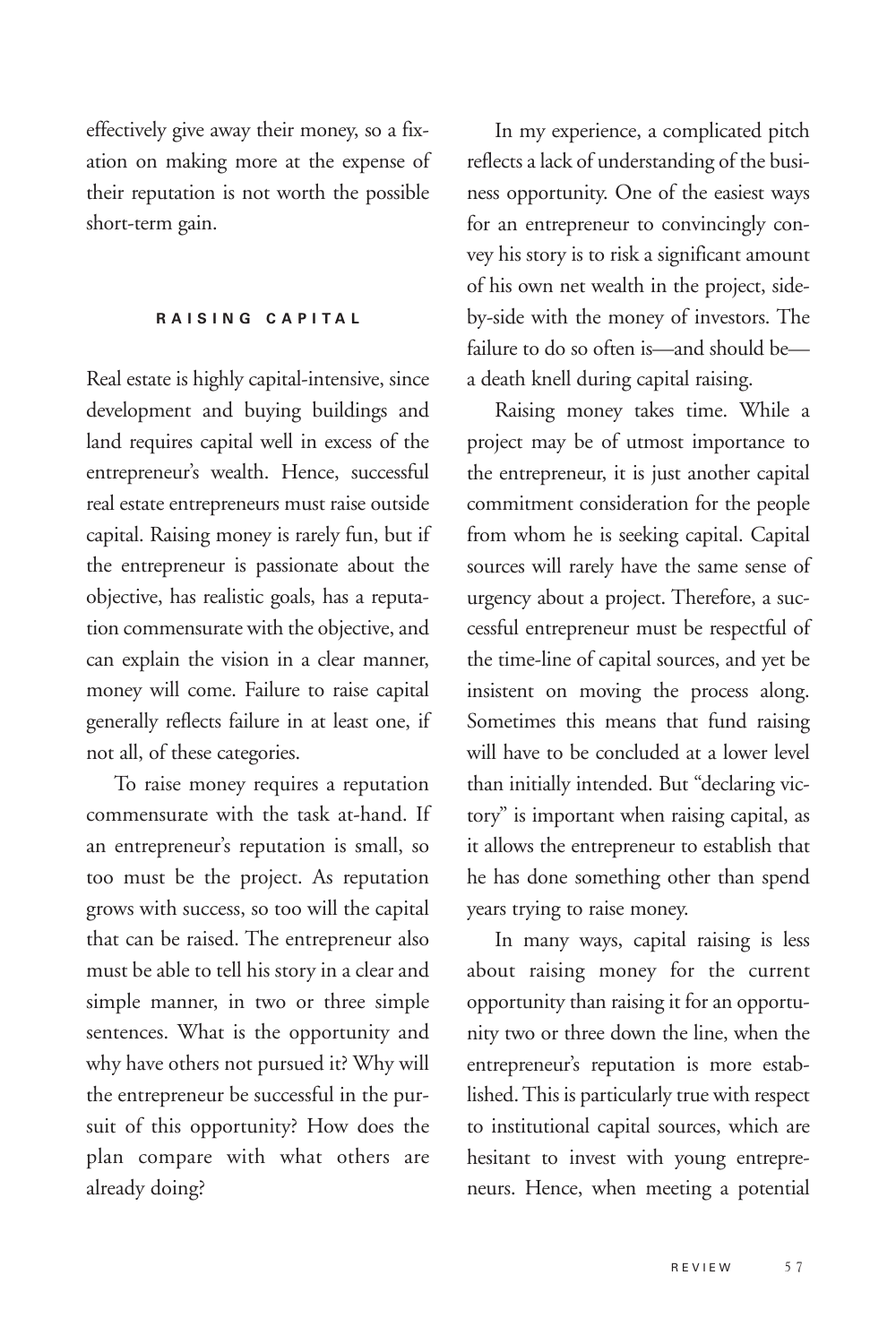capital source, even though the entrepreneur is telling the lender about the opportunity at hand, he must realize that the lender's logical answer for this opportunity may be "no." It may take one or more proven successes before the entrepreneur can establish a successful relationship with a lender.

Entrepreneurs must master leverage, which can be either a great friend or a cruel enemy. Generally, entrepreneurs think in terms of financial leverage, with greater debt enhancing their expected returns. But great entrepreneurs understand that nothing ever goes according to plan. As a result, debt that is wonderful on the upside is very unforgiving on the downside. And the entrepreneur's key asset—reputation—is even more dependent on his behavior in bad times than in good times. Winning gracefully is easy; losing gracefully takes class.

Great entrepreneurs understand that in spite of their best efforts, they will experience difficult times, and that the key to success is to survive the inevitable downturns. They must have the relationships and capital necessary to make it through the hard times. Hence the importance of "getting rich slowly," as taking on less debt means the entrepreneur will survive the downturns.

Another type of leverage is managerial leverage: identifying the right people, putting them in positions where they can

grow and succeed, motivating them effectively, and facilitating their success. Managerial leverage can be enormously profitable, but requires keen judgment and generosity. Great entrepreneurs have staffs who want them to succeed, not because if the entrepreneur succeeds they will receive better compensation, but because they are on the entrepreneur's side. Great entrepreneurs understand that they need excellent people around them. And they understand they will need these people most during the hard times. If an entrepreneur is successful in terms of both financial and managerial leverage over a prolonged period of time, he or she will become a legend.

Being an entrepreneur is not about a bank account, nor is it about prestige or headlines. It is about a life journey of enjoying what one is doing. It is about the opportunity to help people, whether they are customers, employees, partners, or capital providers. It is about developing longterm relationships. It is about retiring not when one can, but when one wants. This is what it means to be an entrepreneur.

So where does all this leave us? Entrepreneurship can be taught, with future entrepreneurs aided by such courses. But entrepreneurs will never be created by books, case studies, and lectures. Yet, entrepreneurship courses serve a vital purpose: to underscore the importance of entrepreneurs to growth and dynamism of our economy. They are agents of